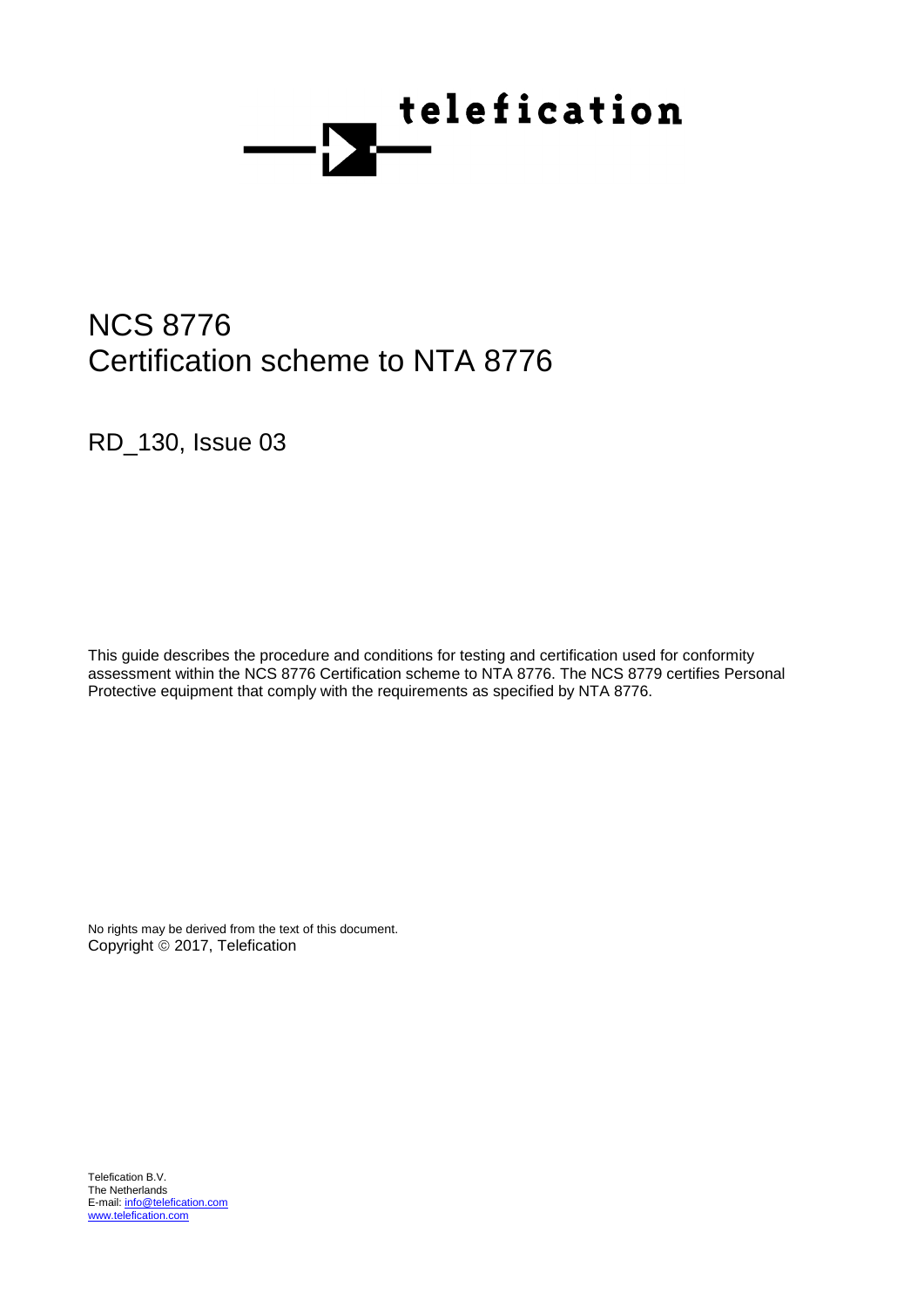

### **Revision record sheet**

NOTE: The person who initiated the document or modified the document is responsible for maintaining this record sheet

| <b>Revision</b> | <b>Section</b><br>number | Page<br>number | Date        | Remark(s)                              | issued by  |
|-----------------|--------------------------|----------------|-------------|----------------------------------------|------------|
| $\mathbf{1}$    | ALL                      | <b>ALL</b>     | 17-01-2017  | New issue                              | <b>WJJ</b> |
| $\overline{2}$  | Annex B                  | 9              | 17-10-20117 | Added Annex B with certificate example | G          |
| $\overline{3}$  | <b>ALL</b>               | <b>All</b>     | 20-02-2018  | Change procedures into procedure       | GG         |
|                 |                          |                |             |                                        |            |
|                 |                          |                |             |                                        |            |
|                 |                          |                |             |                                        |            |
|                 |                          |                |             |                                        |            |
|                 |                          |                |             |                                        |            |
|                 |                          |                |             |                                        |            |
|                 |                          |                |             |                                        |            |
|                 |                          |                |             |                                        |            |
|                 |                          |                |             |                                        |            |
|                 |                          |                |             |                                        |            |
|                 |                          |                |             |                                        |            |
|                 |                          |                |             |                                        |            |
|                 |                          |                |             |                                        |            |
|                 |                          |                |             |                                        |            |
|                 |                          |                |             |                                        |            |
|                 |                          |                |             |                                        |            |
|                 |                          |                |             |                                        |            |
|                 |                          |                |             |                                        |            |
|                 |                          |                |             |                                        |            |
|                 |                          |                |             |                                        |            |
|                 |                          |                |             |                                        |            |
|                 |                          |                |             |                                        |            |
|                 |                          |                |             |                                        |            |
|                 |                          |                |             |                                        |            |
|                 |                          |                |             |                                        |            |
|                 |                          |                |             |                                        |            |
|                 |                          |                |             |                                        |            |
|                 |                          |                |             |                                        |            |

| Issued/modified by | : Geesje Geers     |
|--------------------|--------------------|
| Function           | : Product Assessor |
| Revision           | : 3                |
| Date               | $: 20 - 02 - 2018$ |

Verified by : Willem Jan Jong<br>Function : Manager Product Function : Manager Product Certification<br>Date : 07-08-2018  $: 07 - 08 - 2018$ 

Released by : Axel Gase<br>Function : Quality ass Date of release

: Quality assurance manager<br>: 07-08-2018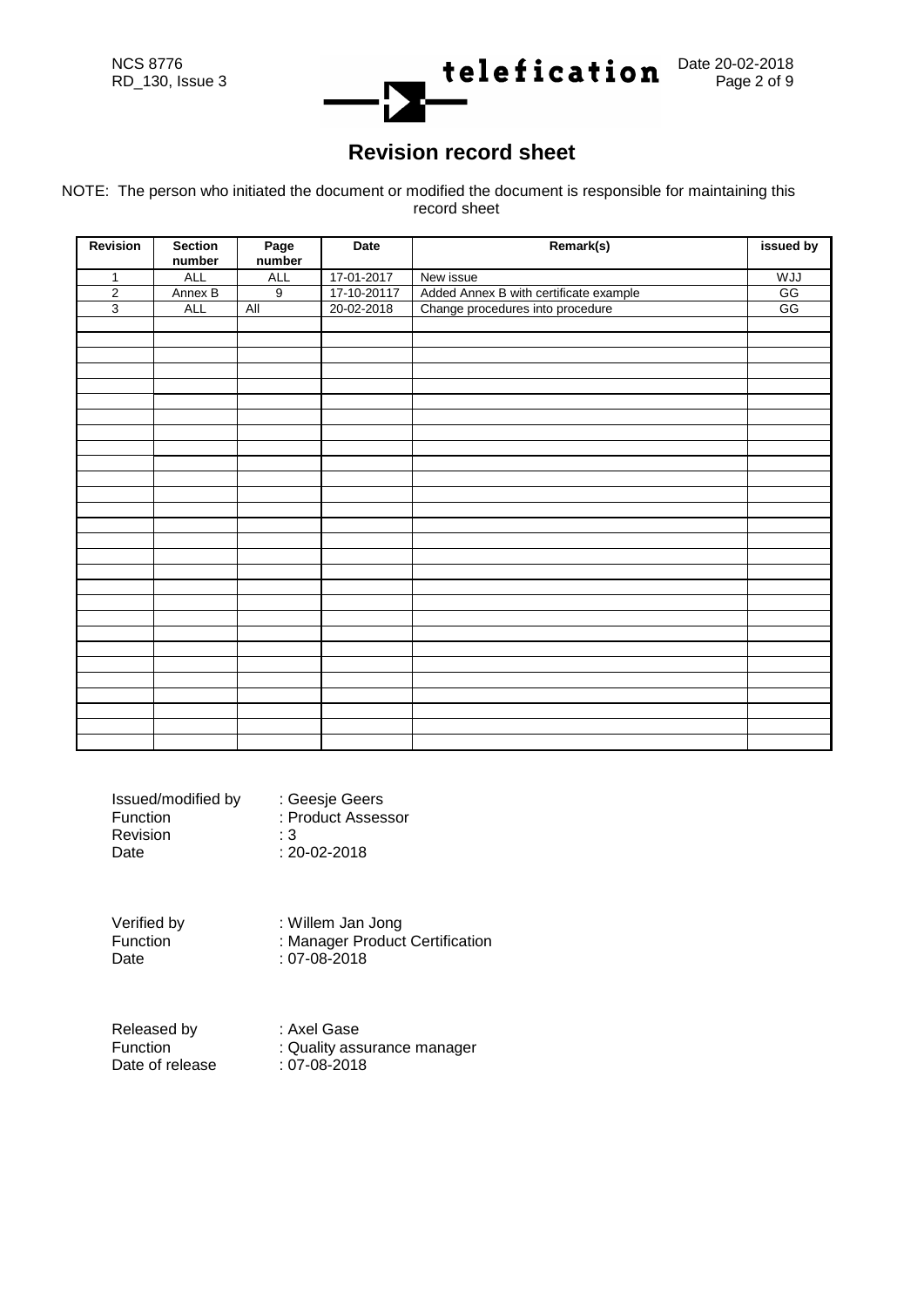### **CONTENTS:**

|    | 3.1<br>3.2                                                         |  |
|----|--------------------------------------------------------------------|--|
|    |                                                                    |  |
| 5. |                                                                    |  |
| 6. |                                                                    |  |
|    |                                                                    |  |
|    | 7.1<br>7.2<br>7.3                                                  |  |
| 8. | TERMINATION, REDUCTION, SUSPENSION OR WITHDRAWAL OF CERTIFICATION7 |  |
|    |                                                                    |  |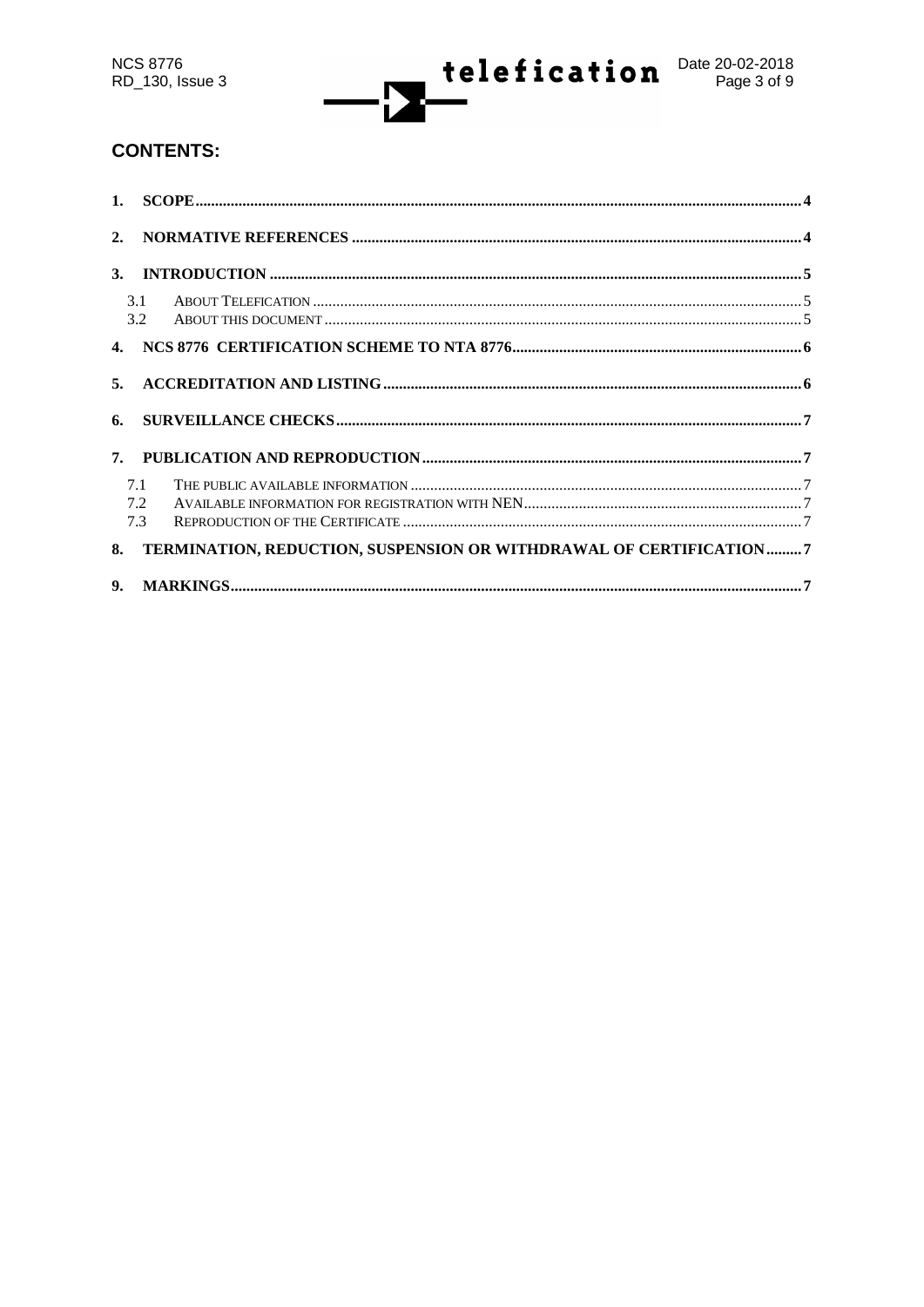## <span id="page-3-0"></span>1. SCOPE

This document describes the operational requirements for Certification scheme to NTA 8776, NCS 8776.

This certification scheme contains provisions for the certification of helmets in compliance with NTA 8776. This certification scheme can be used by certification bodies that are contracted by applicants for assessing conformity.

Only certification bodies that have entered into an agreement with NEN may use this certification scheme.

## <span id="page-3-1"></span>2. NORMATIVE REFERENCES

The following referenced documents are indispensable for the application of this document. For dated references, only the edition cited applies. For undated references, the latest edition of the referenced document (including any amendments) applies.

| <b>EN ISO/IEC 17000</b> | Conformity assessment – Vocabulary and general principles                                                            |
|-------------------------|----------------------------------------------------------------------------------------------------------------------|
| <b>EN ISO/IEC 17020</b> | General Criteria for the operation of various types of bodies<br>performing inspection                               |
| <b>EN ISO/IEC 17025</b> | General requirements for the competence<br>of testing and calibration laboratories                                   |
| <b>EN ISO/IEC 17065</b> | General requirements for bodies operating product certification<br>systems                                           |
| <b>EN ISO/IEC 17067</b> | Conformity assessment - Fundamentals of<br>product certification and guidelines for product certification<br>schemes |
| <b>NCS 8776</b>         | Certification scheme to NTA 8776                                                                                     |
| NTA 8776                | Dutch Technical Agreement - Helmets for S-EPAC riders                                                                |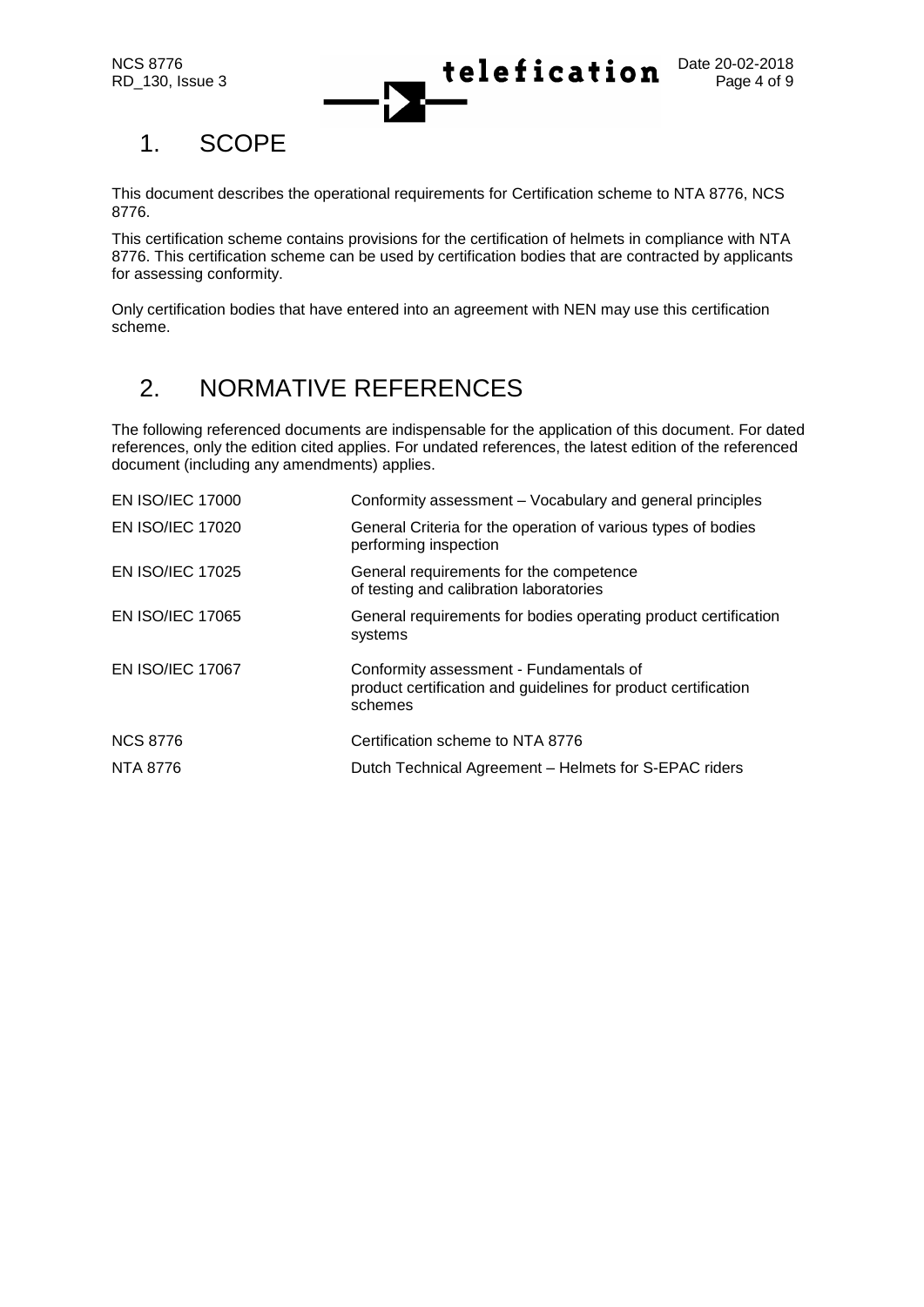## <span id="page-4-0"></span>3. INTRODUCTION

#### <span id="page-4-1"></span>3.1 About Telefication

Telefication is a third party test laboratory and third party certification body. The Dutch Council for Accreditation (Raad voor Accreditatie: RvA) has accredited Telefication to ISO/IEC 17025 (laboratory) and NEN-EN-ISO/IEC 17065 (product certification) for various schemes.

More information about Telefication is available in *RD\_560, About Telefication.*

#### <span id="page-4-2"></span>3.2 About this document

This document is intended as a guide for manufacturers and importers who want to have registered S-EPACs meeting the requirements applicable in the Netherlands under Dutch Technical Agreement NTA 8776.

The document describes the conformity assessment procedure that have to be followed to realise the registration. It also describes specific conditions, which manufacturers and importers will have to deal with.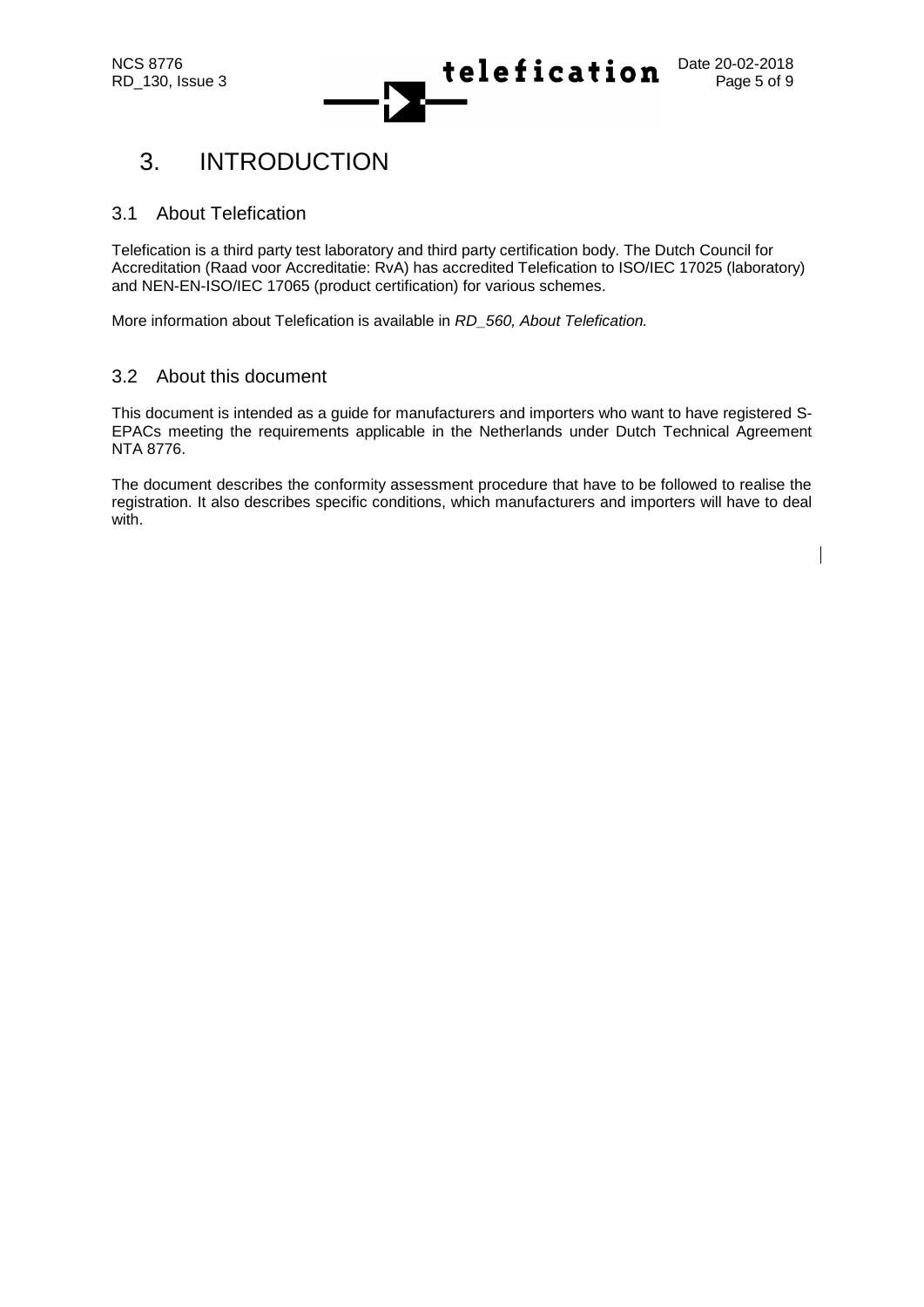

## <span id="page-5-0"></span>4. NCS 8776 Certification scheme to NTA 8776

The full description of the NCS Scheme is available in English:

NCS 8776:2016 en - Certification scheme to NTA 8776

Check for the latest versions available the website of the scheme owner "Koninklijk Nederlands Normalisatie-instituut (NEN)". [www.nen.nl](http://www.nen.nl/)

An example of the certificate can be found in Annex B.

### <span id="page-5-1"></span>5. Accreditation and listing

A requirement of this certification scheme is that the test is performed under the accreditation and listing of the laboratory by Telefication, which performed the test.

Telefication has listed the following laboratory:

Tass International Homologations Automotive Campus 15 5708 JZ Helmond The Netherlands Phone: +31 88 827 7150

In conformance with the general quality policy of Telefication, accredited laboratories are accredited against ISO/IEC 17025. An accreditation body, which is member of the European co-operation for Accreditation (EA) or which has a Multilateral Agreement (MLA) with the EA, has done the accreditation.

Telefication-listed laboratories are audited by Telefication Certification and are fulfilling the requirements as laid down in the document "*RD\_050, Requirements for Telefication-listed laboratories*".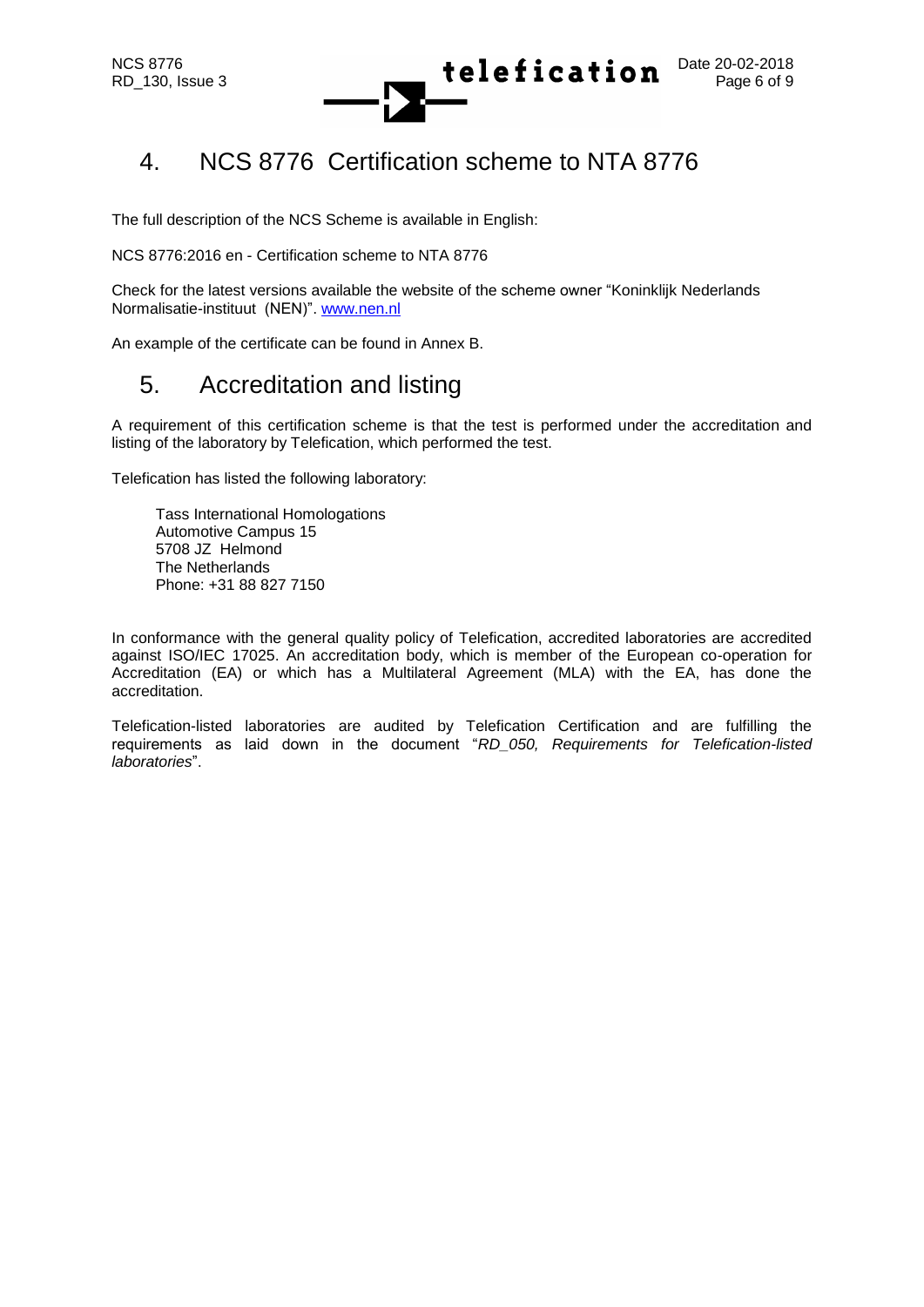

## <span id="page-6-0"></span>6. Surveillance Checks

The NCS 8776 scheme rules require that production samples of the equipment to be certified must be made available for yearly surveillance purposes at all times.

The applicant will be asked to send several of the product to the test lab at which a random selection will be made to perform the re-test and to establish compliance of the surveillance.

Non-compliance with the surveillance procedure will be reported to the applicant and the scheme owner, the NEN. Applicant has the duty to take corrective actions in case of non-compliances.

# <span id="page-6-1"></span>7. Publication and reproduction

### <span id="page-6-2"></span>7.1 The public available information

Application to this certification scheme entitles Telefication to make the following information available to any third party via the World Wide Web or any other means:

- Name and address of certificate holder / manufacturer;
- Certification/registration number:
- Name of trademark;
- Model name(s) of product type (type designation);

#### <span id="page-6-3"></span>7.2 Available information for registration with NEN

Telefication is entitled to make available requested information for registration with scheme holder.

#### <span id="page-6-4"></span>7.3 Reproduction of the Certificate

The certificate holder is entitled to make reproductions of the Certificate.

## <span id="page-6-5"></span>8. Termination, reduction, suspension or withdrawal of certification

The certificates issued by Telefication under ISO/IEC 17065 accreditation can get a change in their active status, as published on the Telefication website, due to passing the expiry date, changes in the prerequisites for certification, when a non-conformity with the certification requirements is substantiated or when the client requests for changes. In RQ\_160 is defined for the related possibilities e.g. termination, suspension and reduction which action must be taken and how these actions have to be performed.

## <span id="page-6-6"></span>9. Markings

Products which have been demonstrated to comply to relevant conformity assessment procedure of which the requirements are laid down in the NTA 8776 shall have the logo as given in the NTA 8776 affixed to it. Different logo's all shown in the NTA 8776 can be used in the manual on the product or for promotion. Rules and conditions to affix the mark are shown in article 6 of the 8776.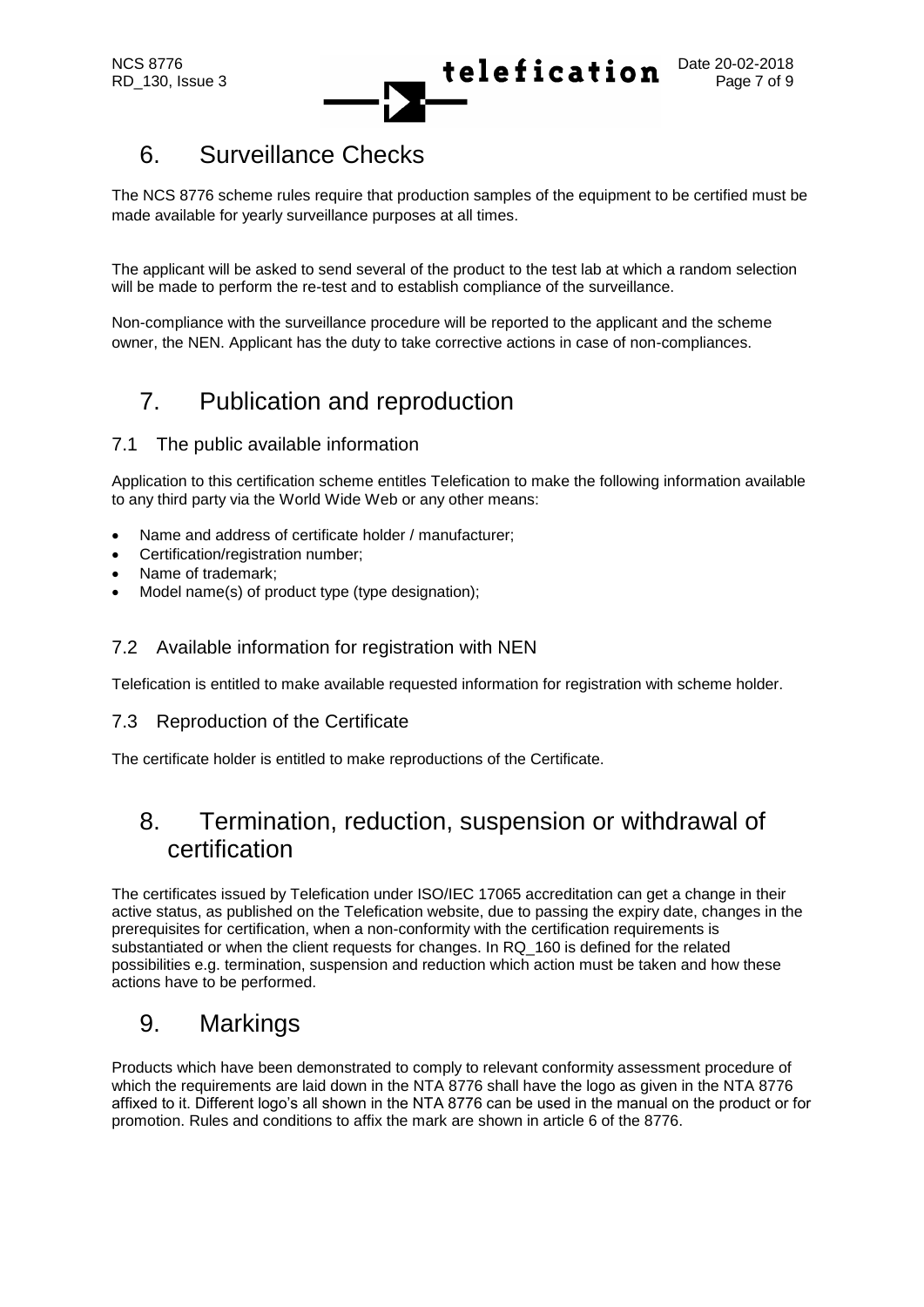

### Annex A Forms and documents

#### **General**

Several forms and documents are available to assist you in applying for product certification. The list below covers the most important documents relevant for this certification scheme.

- **RD\_050** Requirements for Telefication-listed laboratories
- **RE\_100** Recognition of Test Reports by Telefication
- **RF\_130** General Application form
- **RF\_131** NTA certification agreement
- **RQ\_160** Termination (expiration), reduction, suspension and withdrawal of Certificates

Telefication can provide you with digital versions of these forms and documents.